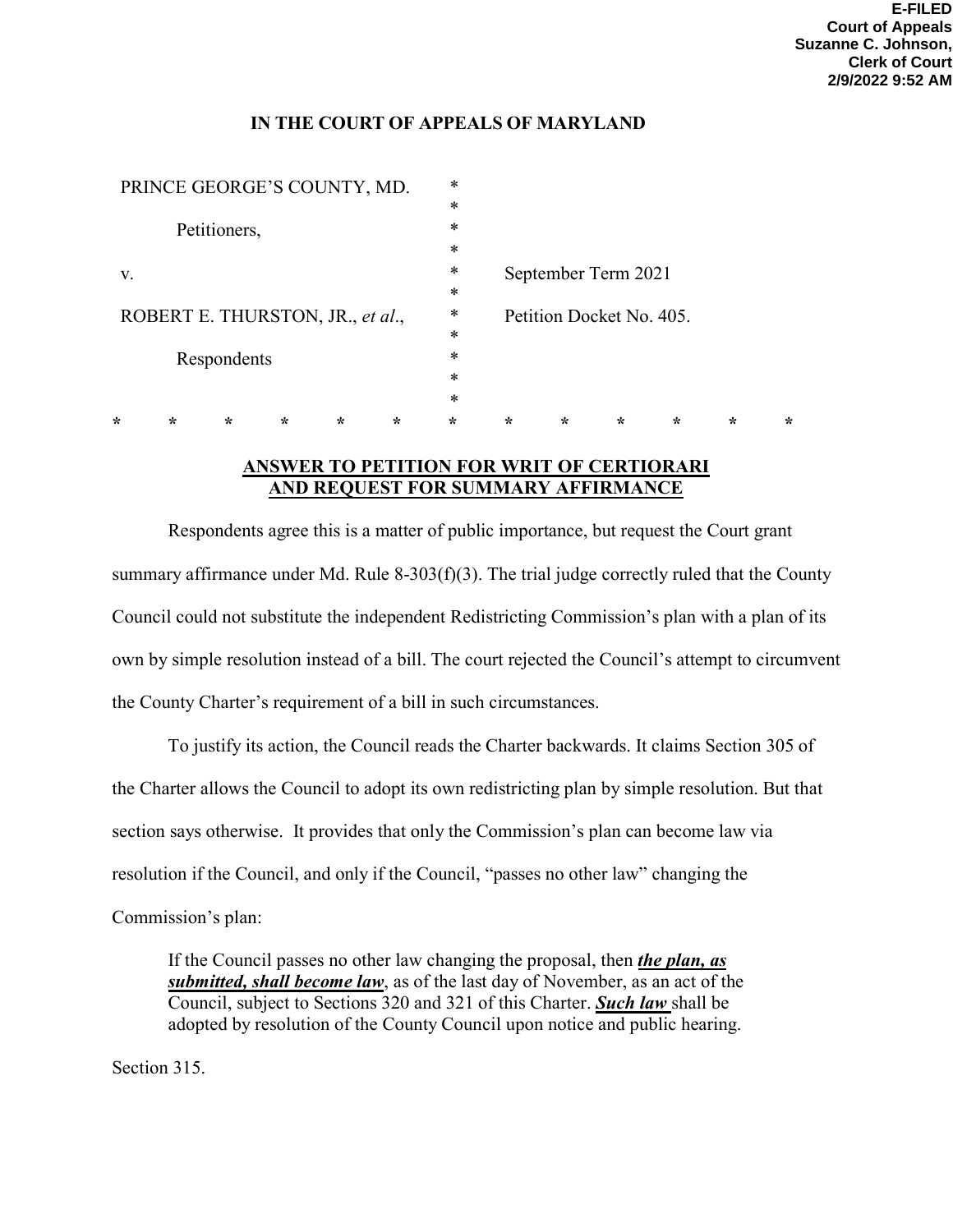"Such law," of course, refers to the *Commission's plan* described in the preceding sentence. Any other reading would turn Section 305 on its head and permit the Council to redraw district lines with none of the checks or balances of the legislative process, including the executive veto.

The Commission's plan becomes effective by operation of law "if the Council passes no other law" by the "last day of November." Sec. 305. The vehicle of a simple Council resolution is appropriate simply to confirm and codify that this defaulting event had occurred, and that because the Council passed no law, the Commission's plan became law.

In 2012, the Council adopted and the voters ratified CB 55-2012, which allowed the Council to use a simple resolution to acknowledge a legislative fact, when the Commission's plan became effective by operation of law. Yet the Council wants CB 55-2012 to do more than it actually does. It likens Section 305 to the Maryland Constitution's requirement that the General Assembly must adopt its own redistricting plan via resolution. But in contrast to Section 305 of the Charter, which expressly requires the Council to pass a "law" if it wishes to override the Commission's plan, the Maryland Constitution expressly requires the legislature to act by resolution. *See* Md. Const., Art. III, Sec. 5.[1](#page-1-0)

As the parties agreed below, there are no disputed facts here. The trial judge gave effect to the plain language of the Charter. As it has done in the past, the Court should exercise its discretion, under Md. Rule 8-303(f)(3) to summarily affirm the judgment of the lower court. *See,*  e.g., Anne Arundel County Taxpayers Ass'n v. Anne Arundel County Bd. of Elections, 415 Md. 433, 2 A.3d 1095 (2010); *McHale v. Hagberg,* 415 Md. 431, 2 A.3d 1094 (2010).

<span id="page-1-0"></span><sup>&</sup>lt;sup>1</sup> Art. III, Sec. 5 provides in pertinent part that " $\ldots$  [t] he General Assembly may by joint resolution adopt a plan setting forth the boundaries of the legislative districts for the election of members of the Senate and the House of Delegates<sup>[1]</sup>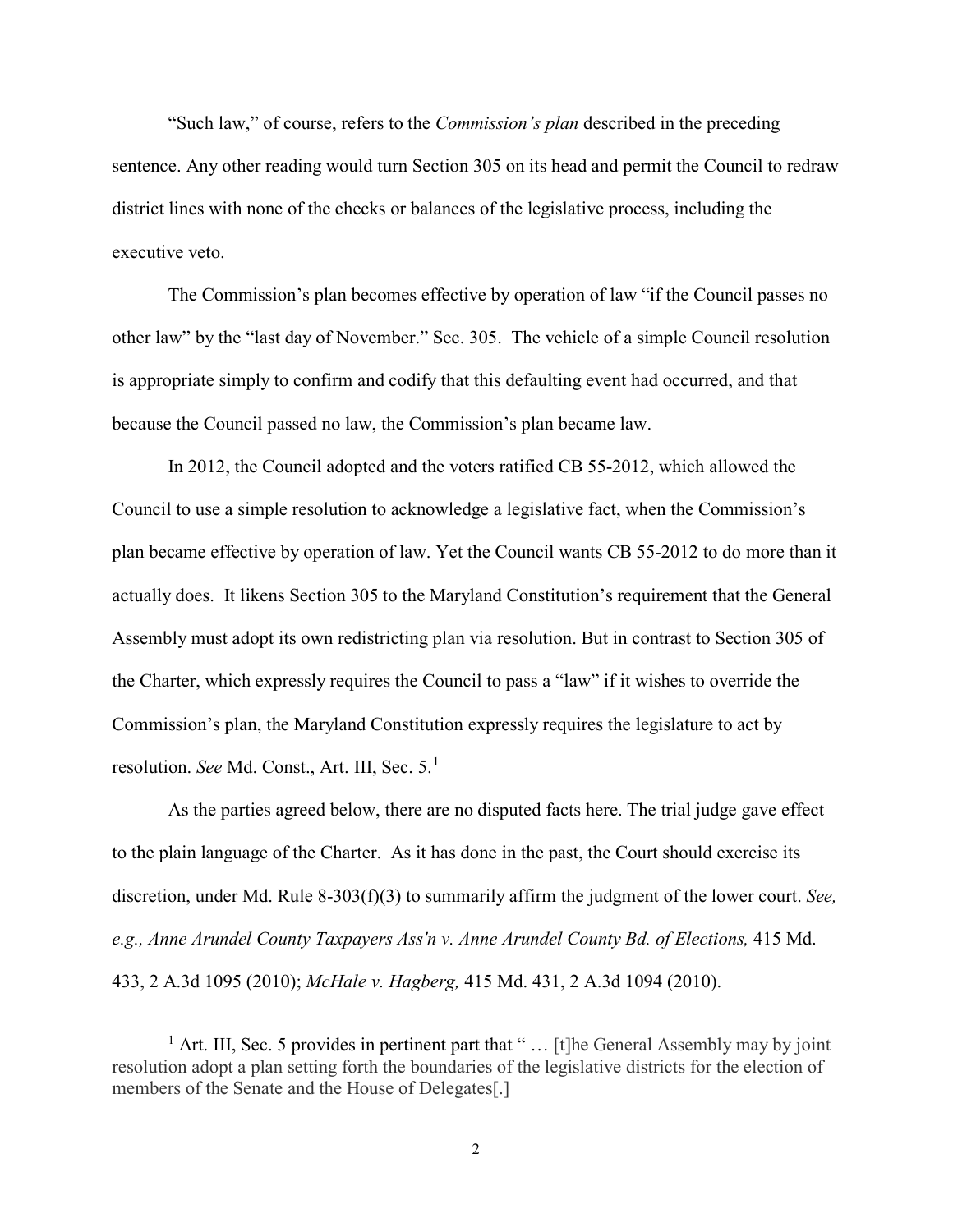#### **A. Background.**

For more than four decades, the Prince George's County Charter has given primary responsibility for the redistricting process to an independent commission. Although Section 305, the redistricting provision of the Charter, has been amended several times,<sup>[2](#page-2-0)</sup> its basic provisions have remained unchanged.

A commission is appointed with at least two members from any political party polling at least fifteen percent of the vote in the preceding regular County Council election. By September 1 of the year prior to redistricting becoming effective, the Commission shall "prepare, publish and make available a plan of council districts." Sec. 305. The plan shall provide for Council districts that are "compact, contiguous, and equal in population." *Id*. After the plan is submitted to the County Council, it shall hold a hearing on the plan in "no less than fifteen calendar days and no more than thirty calendar days." *Id*. If the Council passes "no other law" changing the Commission's plan by the "last day of November," then the Commission's plan automatically becomes effective by operation of law.

The full text of Section 305 provides as follows:

The boundaries of Council districts shall be reestablished in 1982 and every tenth year thereafter. Whenever district boundaries are to be reestablished the Council shall appoint, not later than February 1 of the year prior to the year in which redistricting is to be effective, a commission on redistricting, composed of two members from each political party chosen from a list of five names submitted by the Central Committee of each political party which polled at least fifteen percent of the total vote cast for all candidates for the Council in the immediately preceding regular election. The Council shall appoint one additional member of the Commission who shall serve as chairman. No person shall be eligible for appointment to the Commission if he holds any elected office. By September 1 of the year prior to the year in which redistricting is to be effective, the Commission

<span id="page-2-0"></span> $2 \ln 2002$ , the Charter was amended to revise the schedule of hearings and submission of the Commission's plan, and to clarify that the Commission plan would become law if "no other law" were adopted by the Council "as of the last day of November." *See* CB 69-2002, ratified November 6, 2002.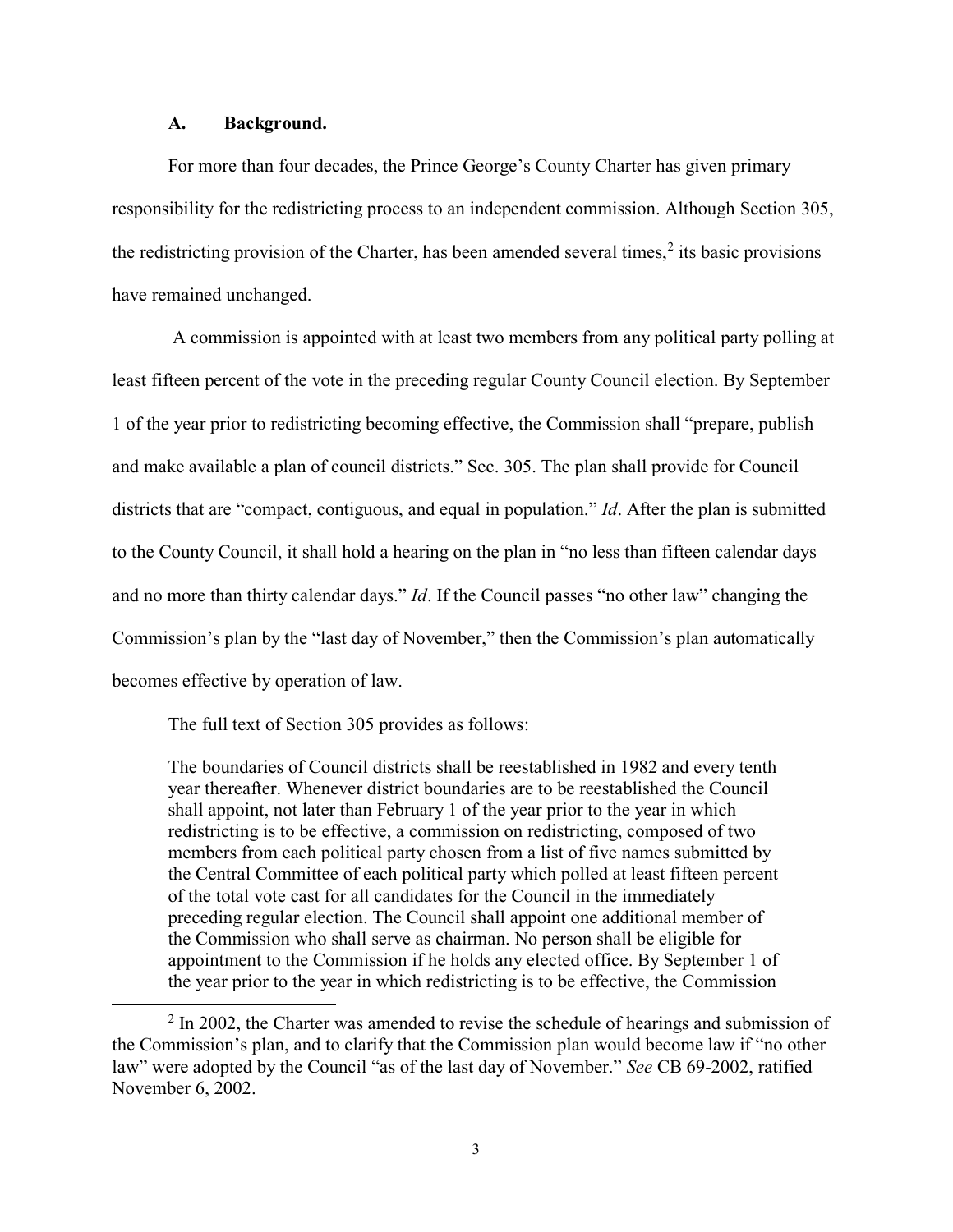shall prepare, publish, and make available a plan of Council districts and shall present that plan, together with a report explaining it, to the Council. The plan shall provide for Council districts that are compact, contiguous, and equal in population. No less than fifteen calendar days and no more than thirty calendar days after receiving the plan of the Commission, the Council shall hold a public hearing on the plan. *If the Council passes no other law changing the proposal, then the plan, as submitted, shall become law, as of the last day of November, as an act of the Council,* subject to Sections 320 and 321 of this Charter. Such law shall be adopted by resolution of the County Council upon notice and public hearing.

### **B. The 2021 Councilmanic Redistricting Plan.**

On January 28, 2021 the Prince George's County Council appointed the County

Redistricting Commission pursuant to Section [3](#page-3-0)05.<sup>3</sup> Throughout the spring and summer of

2021, the Commission held eleven public meetings and two public hearings. The Commission

received several written submissions, inquiries, and alternate redistricting plans to consider.

With the benefit of extensive public input, the Commission submitted their plan to the

Council on September 1, 2021, accompanied by a 52-page report.<sup>[4](#page-3-1)</sup> The Council held a hearing

on the Commission's plan on September 28, 2021. The Commission's plan created nine

councilmanic districts consistent with the data from the 2020 Census, and complied with the

laws governing the redistricting process as set forth in Section 2 of the federal Voting Rights

Act, and the redistricting criteria set forth by the Supreme Court.

<span id="page-3-0"></span><sup>&</sup>lt;sup>3</sup> David C. Harrington, president of the County Chamber of Commerce, and Dr. Charlene Dukes, former president of the Prince George's Community College and former chair of the Maryland State Board of Education, were appointed to the Commission as members, and Rev. James J. Robinson was appointed as the Chair of the Commission. Dr. Nathaniel Persily, the James B. McClatchy Professor of Law, Stanford Law School, served as consultant to the 2021 Redistricting Commission.

<span id="page-3-1"></span><sup>4</sup> *See* Redistricting Commission-Plan and Report <https://pgccouncil.us/DocumentCenter/View/6648/2021-Redistricting-Commission-Report>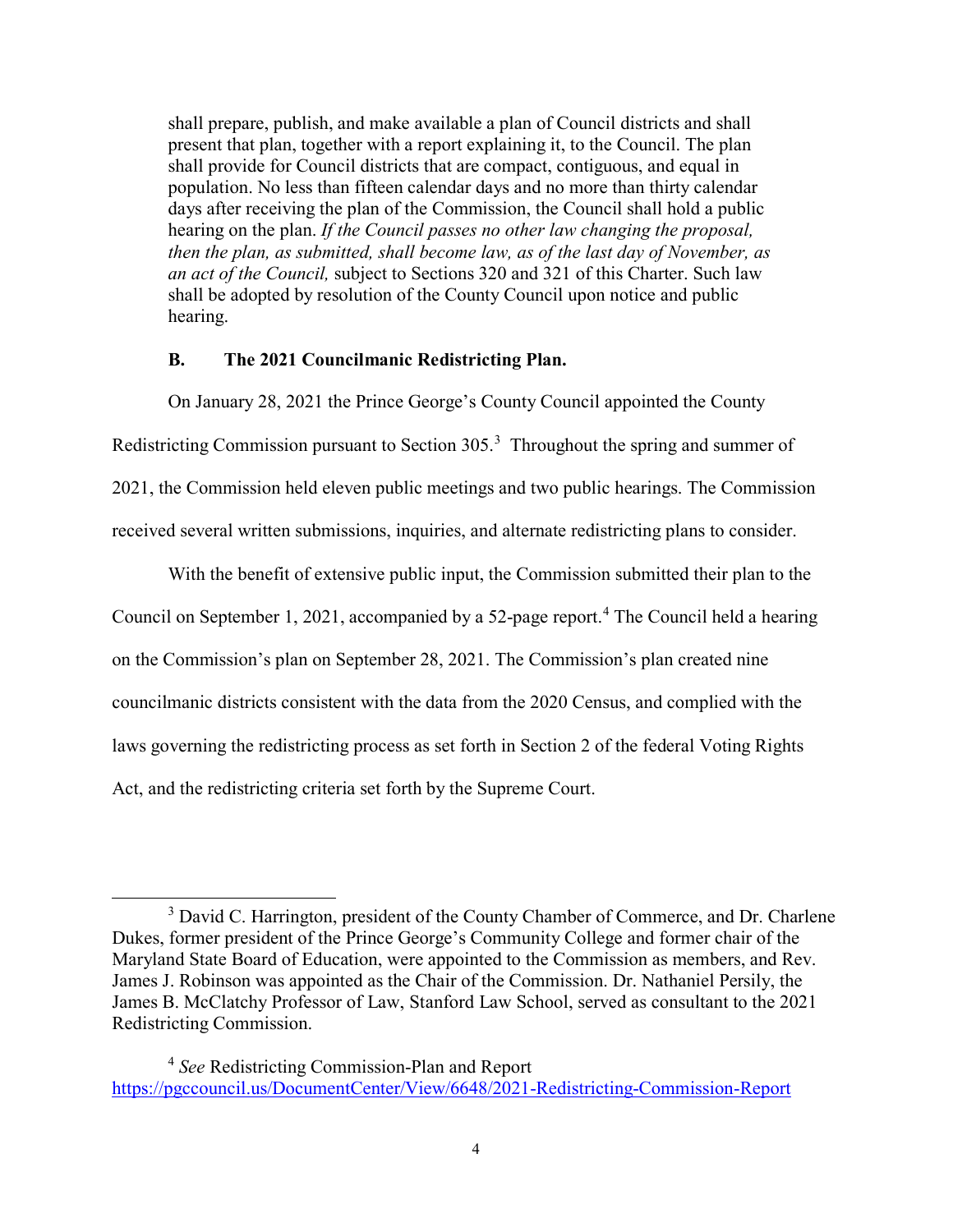Sidelining the Commission's plan, the Council introduced its own redistricting plan as Bill CB 115-2021 on October 19, 2021. On November 16, 2021 the Council purported to adopt its own redistricting plan, approving Resolution CR 123-2021 by a vote of 6-3. The Council's adoption of its own plan created a public outcry. *See* Plaintiff's Memorandum in Support of Motion for Temporary Restraining Order and Preliminary Injunction, at D. 39 (citing Rachel Chason, *Accusations of gerrymandering have deepened divisions in this Democratic suburb near D.C.*," THE WASHINGTON POST, November 10, 2021). Over 150 residents appeared at the hearing in opposition to the Council's plan. None spoke in favor of it.

Respondents filed a complaint for declaratory judgment and writ of mandamus challenging the Council's use of a resolution and not a bill to enact their own plan. Respondents are all citizens and registered voters of the County who were aggrieved by various aspects of the Council's plan, including the division of Vansville, an historically African-American community, into two councilmanic districts,<sup>[5](#page-4-0)</sup> and the division of Old Town College Park into two councilmanic districts.<sup>[6](#page-4-1)</sup>

The Circuit Court held a hearing on January 28, 2021. The court found that the "operative facts were not in dispute" and that "the issue to be decided is strictly a question of law …." The court held that the Council's resolution, CR 123-2021, "is not effective to the extent its intent is to serve as a "law … changing the Commission's plan." Order and Decl. Judg. at D. 113-114. It held that because "no other law" had been passed changing the Commission's plan, that the Commission's plan "became law" on the last day of November. *Id*.

<span id="page-4-0"></span> <sup>5</sup> Plaintiff's Complaint, D.18-31 at ¶4.

<span id="page-4-1"></span> $^6$  *Id.* at  $\P2$ .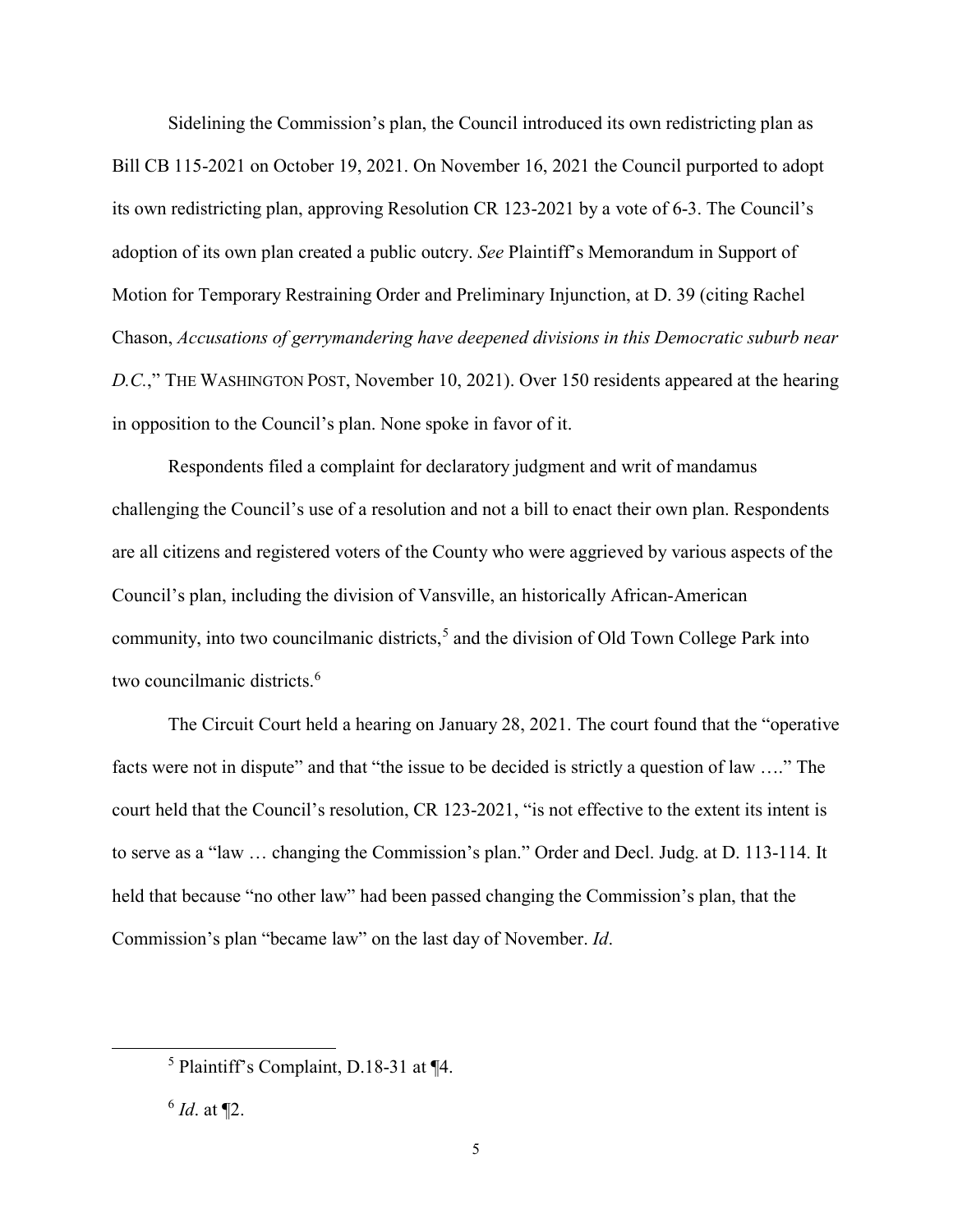In its petition, the County complained about the alleged delay in bringing this action. But it never raised this issue below and failed to preserve it. The only reference to delay was the Council's complaint that Respondents did not challenge the CB 55-2012 ballot question in 2012. (See Transcript, p. 31, lines 1-5). Respondents are not challenging the validity of that as a referendum.

Defendant Prince George's County noted an appeal on February 1, 2021, and the case was docketed in the Court of Special Appeals as *Prince George's County v. Thurston, et al*., Sept. Term 2021, No. 1865. On February 7, 2021, Prince George's County filed the instant petition.

#### **I. ARGUMENT**

### **A. The Council was constrained by the provisions of Section 305 of the County Charter to adopt a bill, not a resolution.**

The Charter was adopted by the voters of Prince George's County on November 3, 1970. This Court has repeatedly recognized that a county charter is equivalent to a constitution. *See*, *e.g.*, *Save Our Streets v. Mitchell*, 357 Md. 237, 248 (2000). Like the federal constitution and the fifty state constitutions, the County Charter "provide[s] a broad organizational framework establishing the form and structure of government in pursuance of which the political subdivision is to be governed and local laws enacted." *Cheeks v. Cedlair Corp.*, 287 Md. 595, 607 (1980).

The General Assembly granted express powers to the governments of home rule counties, including requirements for legislation and that it be advertised. [7](#page-5-0) The Council cannot enact laws

<span id="page-5-0"></span> $<sup>7</sup>$  Art. XI-A, Section 3 provides in pertinent part that "all legislation shall be enacted at</sup> the times so designated for that purpose in the charter, and the title or a summary of all laws and ordinances proposed shall be published once a week for two successive weeks prior to enactment followed by publication once after enactment in at least one newspaper of general circulation in the county, so that the taxpayers and citizens may have notice thereof."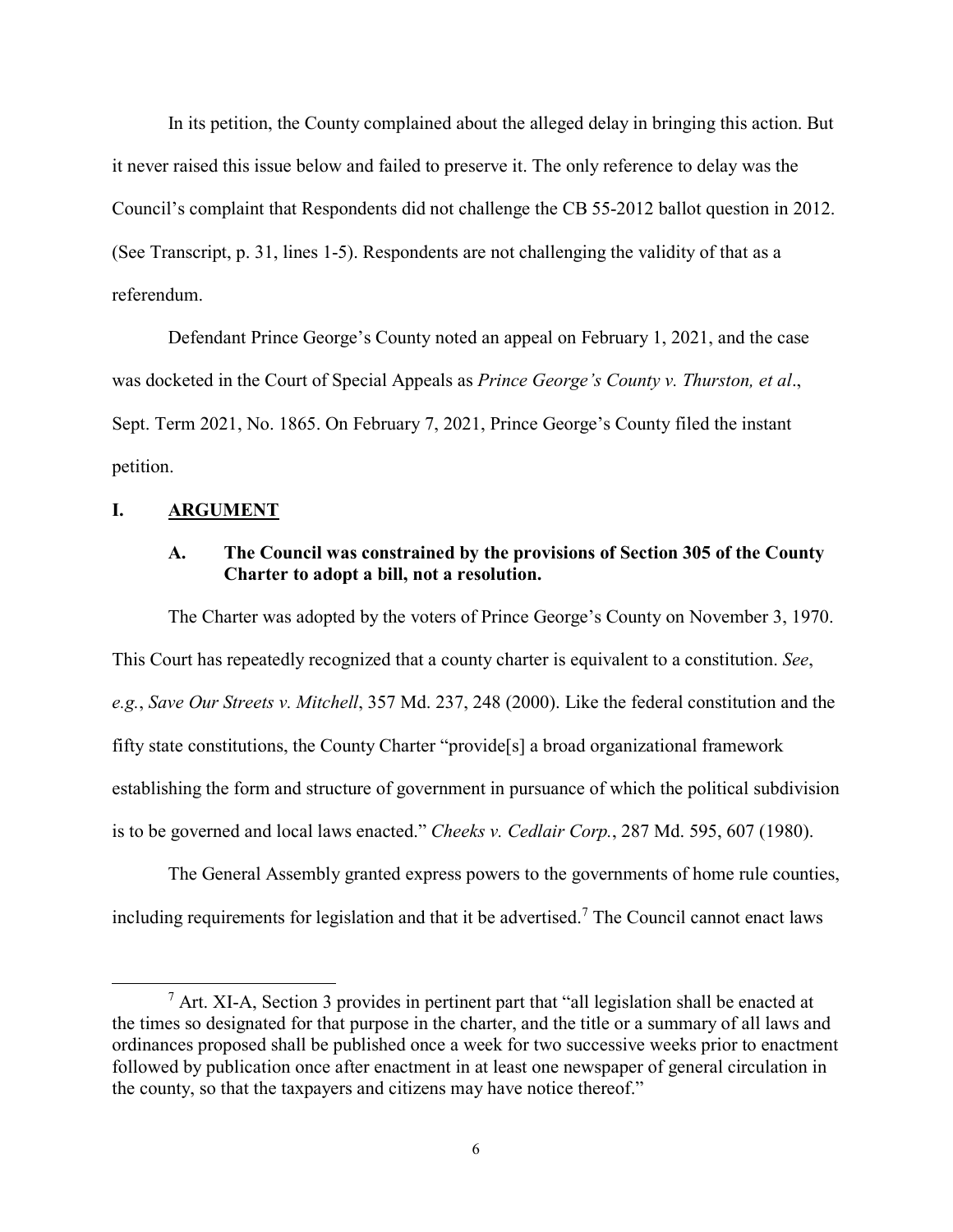by any other means, except those provided in the Charter. Article XI-A, Section 2 of the State Constitution provides that the express powers granted to a charter county "shall not be enlarged or extended … but … by the General Assembly." *See also* Express Powers Act, Md. Code Ann. LOCAL GOVERNMENT §§ 10-101, *et seq*.

# **1. The County Charter provides that the Commission's redistricting plan becomes law if the Council enacts "no other law" with a different plan. The resolution adopted by the Council purporting to substitute its plan for the Commission's is not a "law."**

Section 305 of the Charter plainly provides that unless the Council passed another law

changing the Commission's plan, then the Commission's plan "shall become law, as of the last

day of November."

If the Council *passes no other law* changing the proposal, then the plan, as submitted, shall become law, as of the last day of November, as an act of the Council, subject to Sections 320 and 321<sup>[8](#page-6-0)</sup> of this Charter.

Sec. 305 (emphasis added).

In other words, *by operation of the law*, the Commission plan became law "on the last day of November" absent the Council's enactment of another law changing the Commission's plan. The Charter declared that "if no other law" changing the proposal were enacted, then the Commission's plan "as submitted" would be treated as an act of the Council.

Significantly, the Charter made this default adoption of the Commission plan expressly subject to only two other provisions of the Charter, Sections 320 and 321, which govern publication and codification *after* the plan became law, ensuring that the redistricting plan be codified since it now had the force and effect of law. This "operation of law" provision did not

<span id="page-6-0"></span><sup>&</sup>lt;sup>8</sup> These sections require publication and codification after enactment, but none of the procedural requirements associated with legislation, such as publication or the executive veto.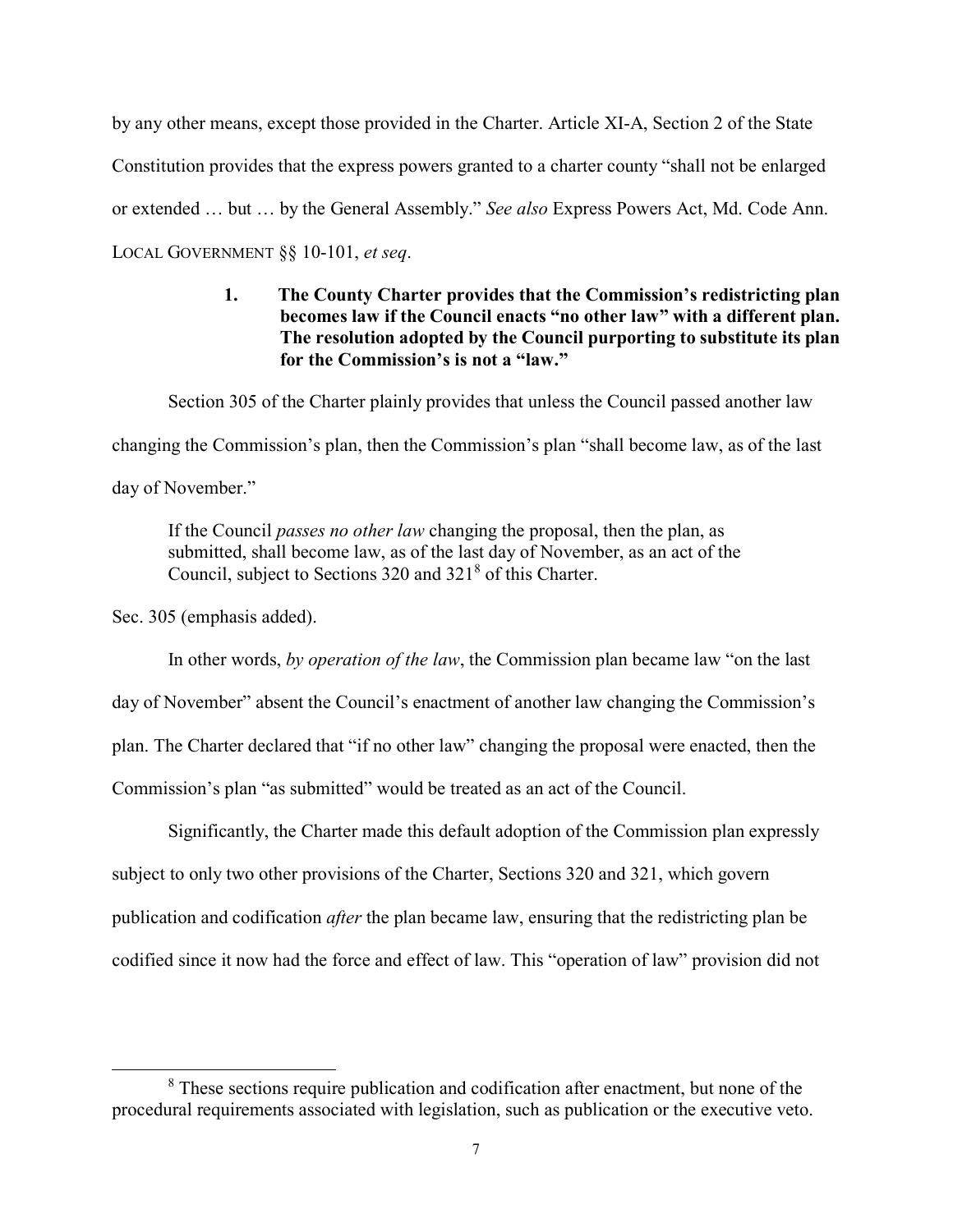require any action by the Council, other than ensuring the subsequent publication and codification of the Commission's plan.

#### **2. The 2012 amendment to Section 305 did not change this.**

In 2012, the Council adopted, and the voters subsequently ratified, an amendment adding a single sentence to Section 305. *See* CB 55-2012. The plain language provides that if the Commission's plan "become[s] law [on] the last day of November," then the Council shall adopt a resolution to that effect upon notice and public hearing:

If the Council passes no other law changing the proposal, then *the plan, as submitted, shall become law*, as of the last day of November, as an act of the Council, subject to Sections 320 and 321 of this Charter. *Such law* shall be adopted by resolution of the County Council upon notice and public hearing**.** [Emphasis supplied, new law underscored]

The Council argues that "such law" refers back to the language "if the Council passes no other law." But this reading runs afoul of the plain language of the Charter and long-standing rules of statutory construction involving legislative use of the word "such." As this Court has held, "[s]uch' is a relative adjective referring back to and identifying something previously spoken of. 'Such' naturally, by grammatical usage, refers to the last preceding antecedent."<sup>[9](#page-7-0)</sup> *Board of Supervisors of Elections v. Weiss*, 217 Md. 133, 138, 141 A.2d 734, 737 (1958). Here, the preceding antecedent is the "plan, as submitted, shall become law." The "last preceding antecedent rule" has been a uniform rule of construction for more than a century.<sup>[10](#page-7-1)</sup>

 $\overline{a}$ 

<span id="page-7-0"></span><sup>9</sup> The relative pronoun here ("such") comes "as a rule" after its antecedent here ("the plan, as submitted, shall become law"). *See* The Elements of Style, The Elements of Style. Strunk, W., Jr. and White, E.B.., p. 15. Under no rules of statutory construction or basic grammar could the antecedent to the pronoun "such" here be the language "if the Council passes no other law changing the proposal."

<span id="page-7-1"></span><sup>10</sup>*See*, *e.g.*, *United States v. Bowen*, 100 U.S. 508 (1879) (finding that the qualifying word such . . . restricted the referent to the class of individuals described in the sentence which immediately preceded it) (cleaned up); *United States v. Ahlers*, 305 F.3d 54, 59-61 (1st Cir. 2002) (finding that the use of the word such plainly referred back to the entire antecedent phrase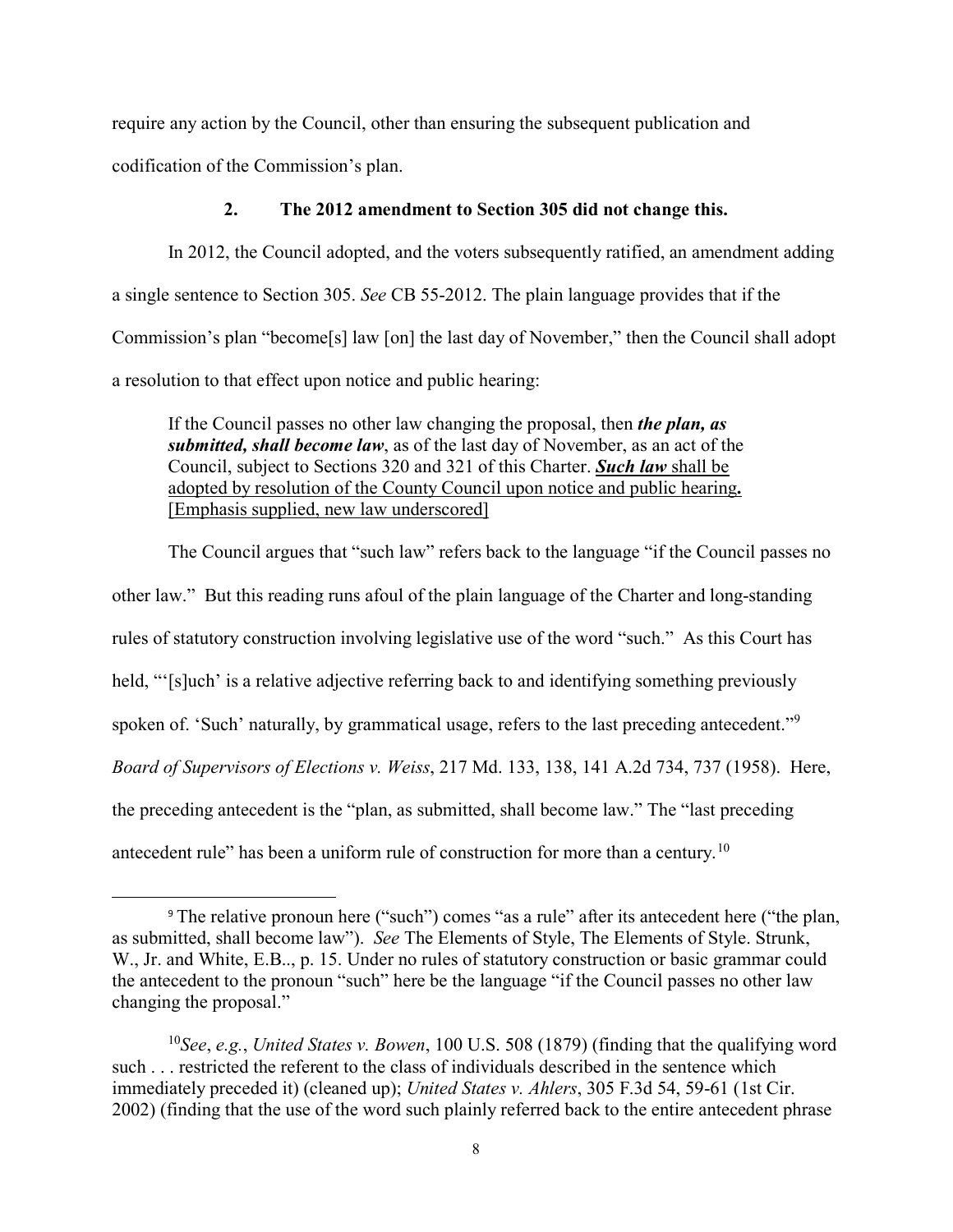The trial court applied this exact rule of statutory construction to the use of "such" in the

2012 amendment:

How the court reads the sentence preceding the new language is this: There's a clause that says if the council passes no other law changing the proposal and the Court finds that to change the law the council has to submit a bill to enact it, then "the plan, as submitted becomes law." And that's the sentence. That's the active sentence there, the plan shall become law." The court reads such law as relating back to the plan that becomes law in November. That's how the court reads it. And the resolution is of an administrative character, that it's a resolution adopting the plan that by operation of law becomes law.

Transcript, p. 60, lines 9-20.

The Council's heavy reliance on *Harford v. Bd. of Supervisors*, 272 Md. 33, 321 A.2d

151 (1974) is curious here. The County Council in Harford, like the Council here, unsuccessfully attempted to substitute its own plan for the plan of the independent redistricting commission, but in that case acted too late, and the independent commission's plan went into effect.

*Harford* stands for the unremarkable conclusion that the voters "meant what they said" in

adopting a charter amendment. *Id*. at 40. That is surely true here. Importantly, *Harford* involved

a nearly identical charter provision to Section 305. The trial judge in *Harford* trenchantly

observed that it was

Clearly designed in a bipartisan fashion to prevent the unfortunate practice of 'gerrymandering' and the consequences which flow from it and to at least partially remove the important task of redefining Councilmanic districts from the field of partisan politics.

*Id*. at 36

 $\overline{a}$ 

and thus retained a reference point that is specific and carefully circumscribed). The rule of the last antecedent holds that "a limiting clause or phrase . . . should ordinarily be read as modifying only the noun or phrase that it immediately follows." *Barnhart v. Thomas*, 540 U. S. 20, 26 (2003).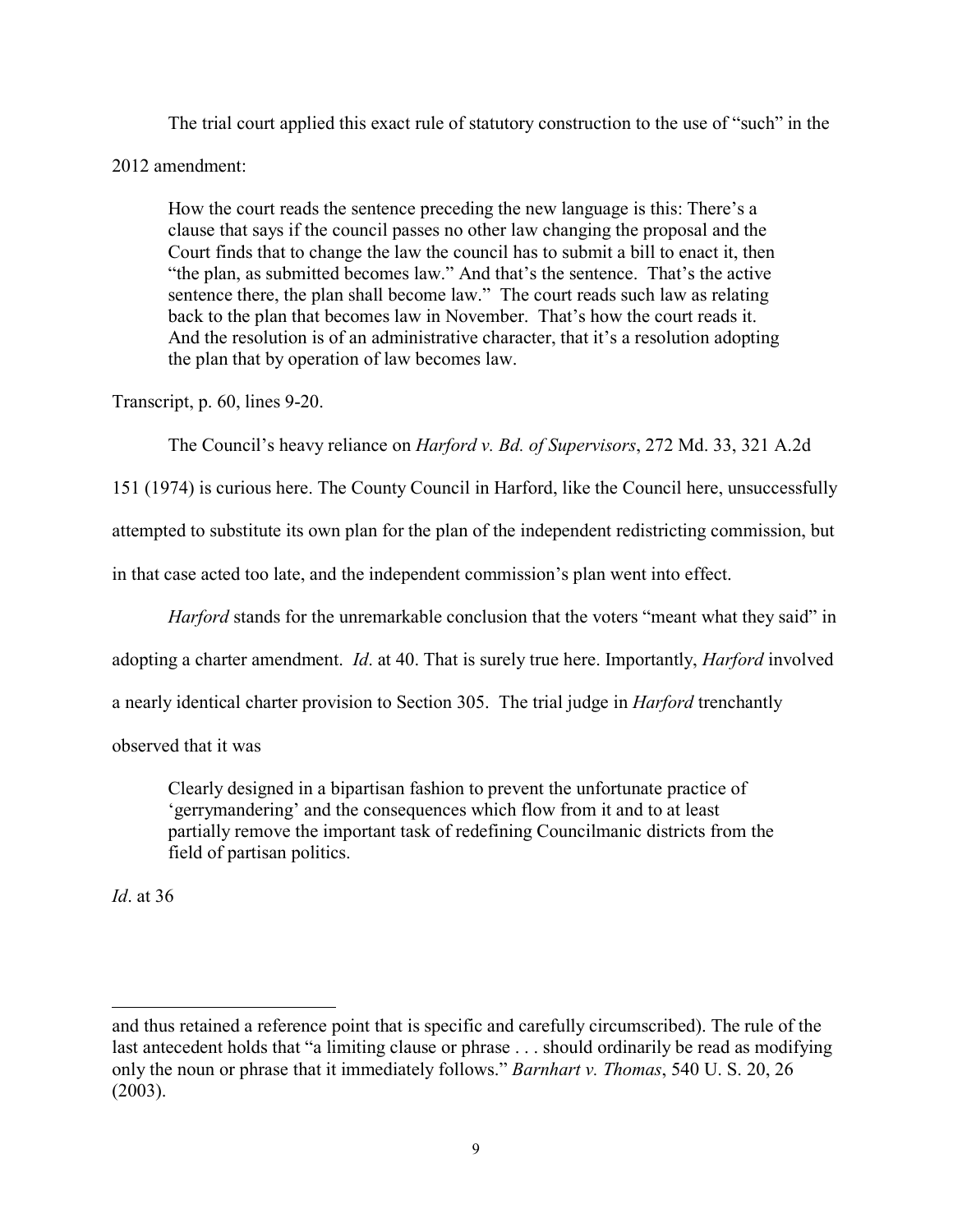In this case, the Council introduced a simple resolution, CR 123-2021, to adopt its own redistricting plan instead of the Commission's plan. But they had it backwards. The resolution process exists solely to codify the legislative fact that the Commission's plan became effective by operation of law, not to create "a law" as the Council must to adopt its own plan.

The Council claims that its own redistricting plan could be passed by simple resolution, exempt from all legislative procedural safeguards, including the executive veto. Redistricting is a fundamental exercise of legislative power. This Court has held that a Council cannot legislate by resolution to avoid executive veto, a critical component of the legislative process. *Montgomery County v. Anchor Inn Seafood Restaurant,* 374 Md. 327, 336, 822 A.2d 429, 434 (2000). Indeed, the Council itself has previously recognized this, adopting its own redistricting plan by bill, which was ultimately signed by the County Executive. *See* CB 64-2011.

The Council's act violates the legislative process required by the Charter, which states unequivocally that "[t]he Council shall enact no law except by bill."<sup>[11](#page-9-0)</sup> Sec. 317. Section 305 expressly required a "law" for their own plan, but the Council acted without a bill.

Section 317 provides important procedural safeguards and the checks and balance associated with the passage of a bill. When a bill is introduced, the Council must provide a copy of the bill and notify the public of the time and place a hearing will be held on the bill. *See* Sec. 317.<sup>[12](#page-9-1)</sup> If a hearing is held, and an amendment thereafter changes the substance of the bill, there

<span id="page-9-0"></span> $11$  Charter Section 1017 provides the working definitions and rules of statutory construction. In subpart (h), it states "[t]he word 'shall' shall be construed as mandatory [.]"

<span id="page-9-1"></span><sup>&</sup>lt;sup>12</sup> "On the introduction of any bill, a copy thereof and notice of the time and place of the public hearing on the bill shall be posted … in a public place and by any other such methods as the Council shall dictate. Additional copies of the bill shall be made available to the public and to the press …. Within ten days following the introduction of a bill the Clerk of the Council shall schedule and give public notice of a public hearing on the bill, which hearing shall not be less than fourteen days after its introduction."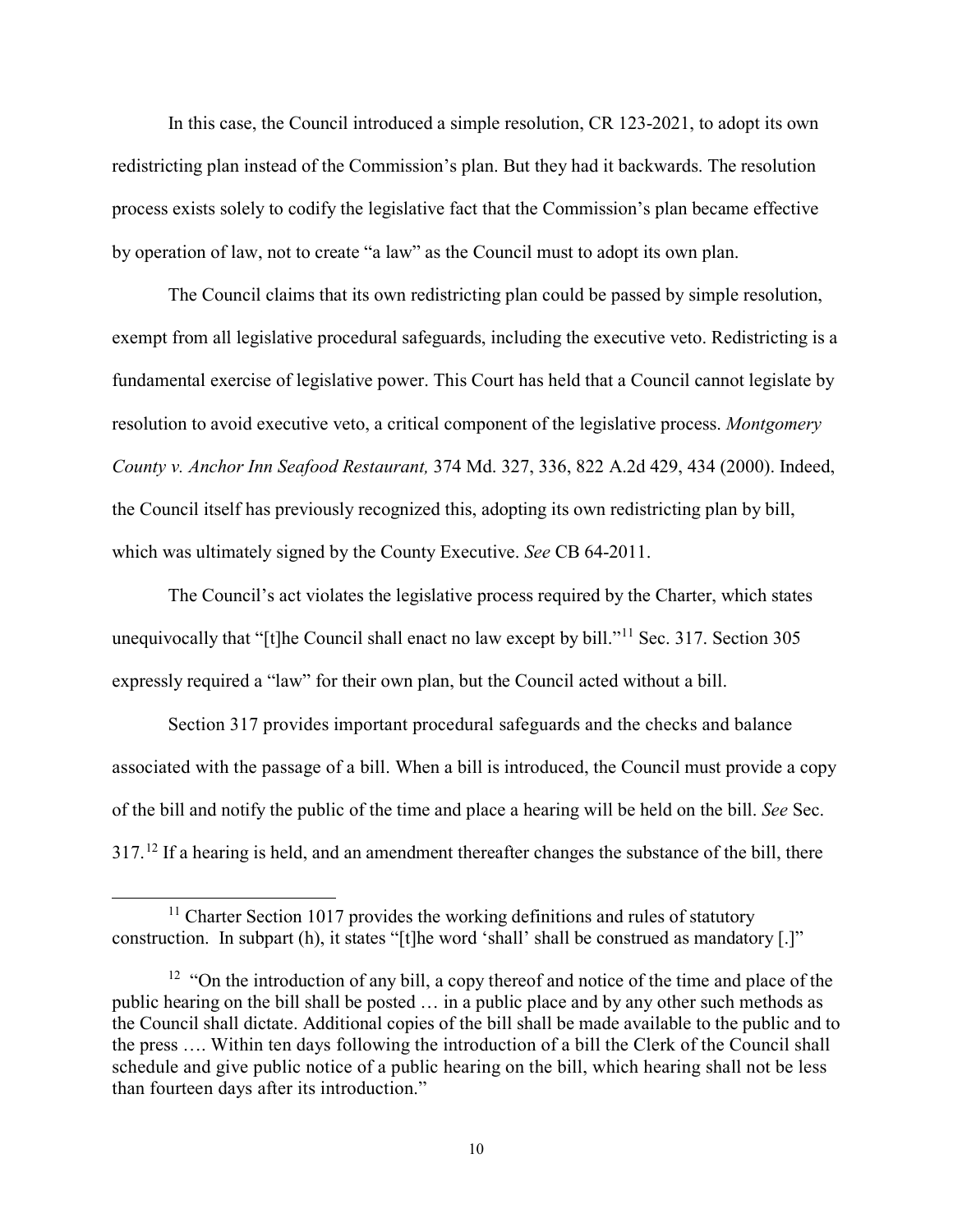must be a new hearing. *Id*. [13](#page-10-0) Once a bill is enacted by the Council it must be presented to the County Executive. Sec. 411. The bill becomes law if the County Executive signs the bill, or fails to return the bill to the Council within ten days of presentment. *Id*. If the County Executive vetoes the bill, a two-thirds vote of the full Council can override the veto, and the bill becomes law. *Id.* Presentment to the County Executive is an indispensable part of the legislative process.

In contrast, the Charter has no procedural safeguards for resolutions generally. Section 1017(c) provides "[t]he word 'resolution' shall mean a measure adopted by the Council having the force and effect of law but of a temporary or administrative character." The Charter is replete with examples of "temporary or administrative" actions, not subject to executive veto, where it requires a resolution: temporary administrative appointments (Sec. 505), annual salary classifications (Sec. 903), annual tax levy (Sec. 811), bond pledges (Sec. 323), and exemptions of agencies from an annual audit (Sec. 313).

A bill, on the other hand, is defined by the Charter as any "measure introduced in the Council for legislative action." Sec. 1017(a). That section goes on to provide that "[t]he words 'act,' 'ordinance,' 'public local law,' and 'legislative act,' when used in connection with any action by the Council, shall be synonymous and shall mean any bill enacted in the manner and form provided in this Charter." Sec. 1017(b).

The distinction between bills and resolutions is well established in legislative bodies generally, both in Maryland and throughout the country. *See*, *e.g.*, *Cape Girardeau v. Foudeu*, 30 Mo. App. 551 (1888) ("A resolution is merely a suggestion or a direction … not submitted to

<span id="page-10-0"></span><sup>&</sup>lt;sup>13</sup> "After the public hearing, a bill may be finally enacted  $\ldots$  except, that if a bill is amended before enactment and the amendment constitutes a change of substance, the bill shall not be enacted until it is reprinted or reproduced as amended and a public hearing shall be set … as in the case of a newly introduced bill."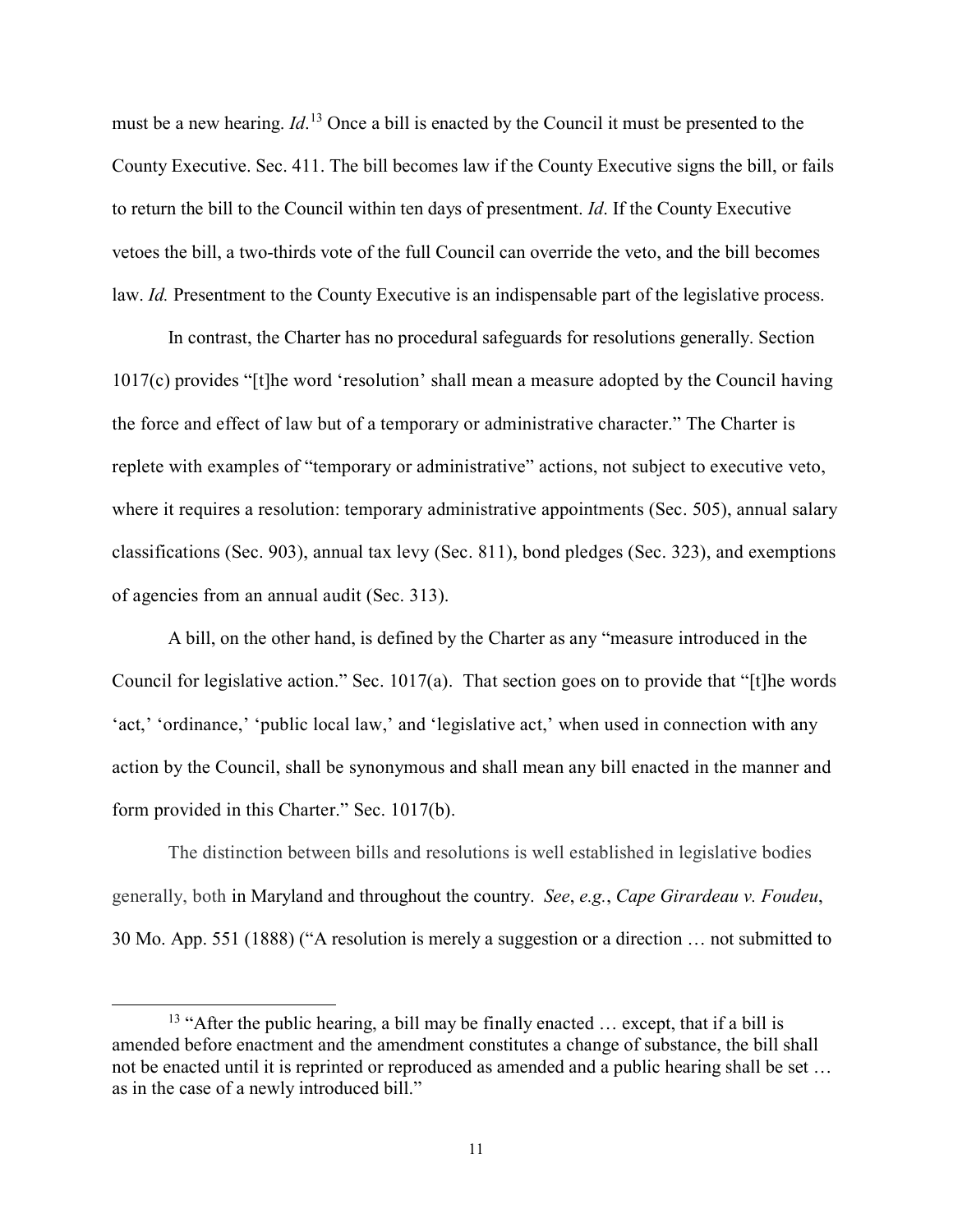the executive for his approval. A resolution is ordinarily passed without the forms and delays which are generally required by constitutions and municipal charters as prerequisites to the enactment of valid laws or ordinances."); *Laidlaw Transit, Inc. v. Alabama Educ. Ass'n*, 769 So. 2d 782 (Ala. 2000) ("A resolution … is not a law …. The Legislature has no power to make or change law by resolution").

#### **C. Conclusion.**

Here, the Council needed a bill, not a resolution, to adopt its own redistricting plan. The court correctly interpreted Section 305. For the foregoing reasons, the Court should issue an order under Md. Rule 8-303(f)(3) summarily affirming the trial court's decision.

Respectfully submitted,

By: /s/ Timothy F. Maloney

Timothy F. Maloney (CPF 8606010245) Samuel P. Morse (CPF 2012180120) JOSEPH, GREENWALD & LAAKE, P.A. 6404 Ivy Lane, Suite 400 Greenbelt, Maryland 20770 P: 301-220-2200 E: [tmaloney@jgllaw.com](mailto:tmaloney@jgllaw.com) E: [smorse@jgllaw.com](mailto:smorse@jgllaw.com) *Counsel for Respondents*

 By: /s/ Matthew G. Sawyer Matthew G. Sawyer (CPF 1506160278) The LAW OFFICES OF MATTHEW G. SAWYER, LLC 30 Courthouse Square, Suite 100 Rockville, Maryland 20850 P: 301-244-9151 E: [Matthew@MSawyerLaw.com](mailto:Matthew@MSawyerLaw.com) *Counsel for Respondents*